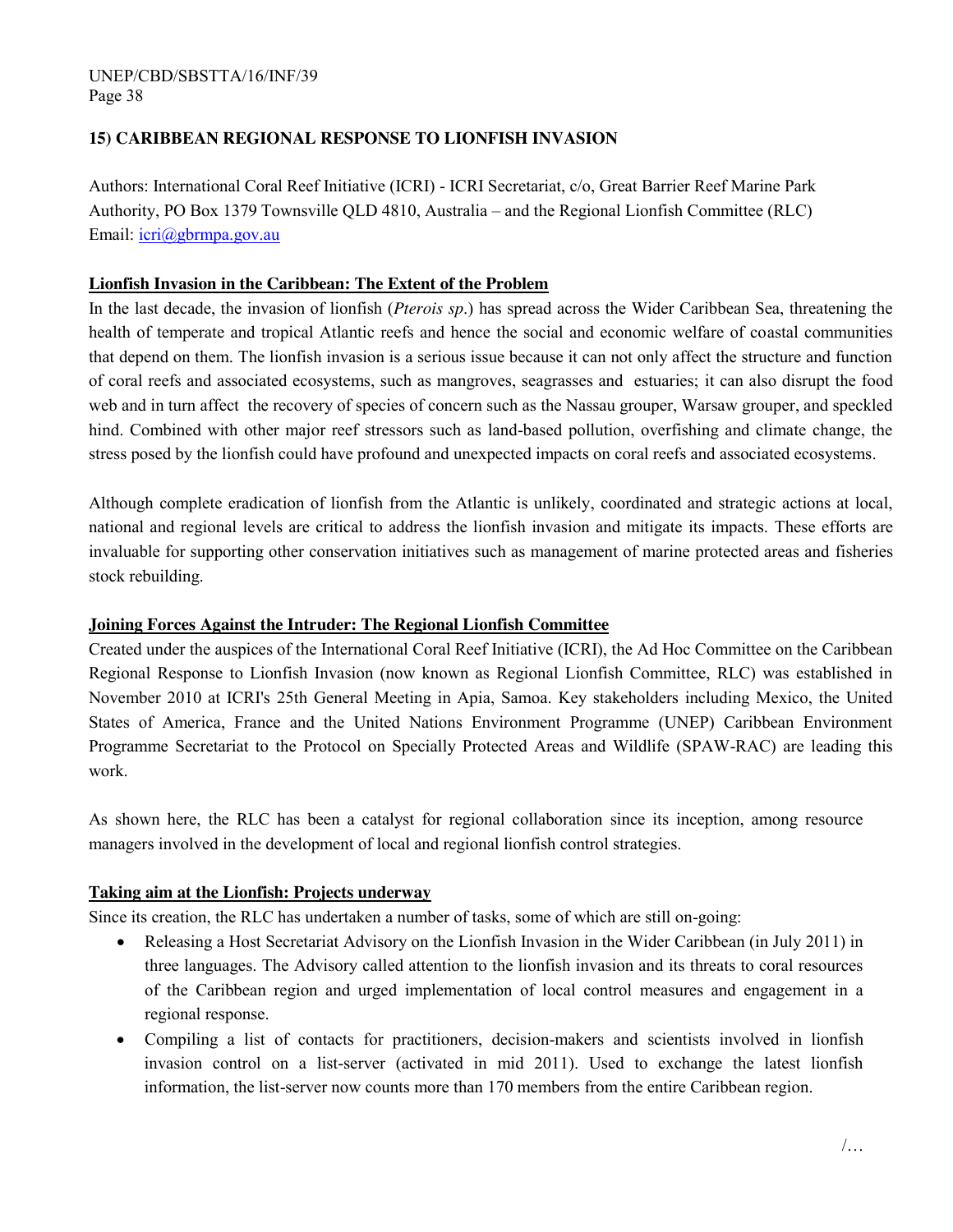- Facilitating local workshops to encourage governments and organizations working on this issue to share best management practices.
- Supporting the creation and publication of a best practices manual entitled: *Strategies and Practices for Invasive Lionfish Control: A guide for managers.*
- Promoting regional training workshops to facilitate dissemination of the lionfish control manual*,*  including hands-on training underwater.
- Contributing to the development of a lionfish web portal to facilitate regional communication, convey current and credible scientific information, and provide access to best management practices and manager training tools. A launch is planned for the end of this year.
- Assisting in the development of a lionfish regional control strategy to identify and guide collaborative responses, with a release planned for late 2012.

### **Developing the Invasive Lionfish Control Manual**

Recognizing the urgency of the lionfish invasion and the need to develop clear recommendations for local control, a special workshop was organized by an international team including ICRI, the Reef Environmental Education Foundation (REEF), the U.S. National Oceanic and Atmospheric Administration (NOAA) and SPAW-RAC and held in August 2010 in Cancun, Mexico. With 47 participants representing over 25 organizations from 20 countries and territories of the Wider Caribbean, this workshop identified many of the best strategies for addressing the lionfish invasion.

A writing workshop was held in Miami in April 2011, with representatives from the University of the West Indies in Jamaica, NOAA, REEF, SPAW-RAC, Simon Fraser University, the Mexican National Commission for Natural Protected Areas (CONANP), and the Centre for Agriculture and Biosciences International (CABI). Chapter authors were assigned and outlines developed. The manual will contain many of the tools and best practices needed to control, manage, and research lionfish.

The Manual, entitled *Strategies and Practices for Invasive Lionfish Control: A guide for managers* was formally presented at the 64th Annual Meeting of the Gulf and Caribbean Fisheries Institute (GCFI), 31 October- 4 November 2011, and a side event was held at the 4th International Marine Ecosystem Management Symposium in Guadeloupe 5-8 December 2011. It is being published and will soon be available for distribution; a version in Spanish will also be available.

#### **Regional training workshops**

The National Fish and Wildlife Foundation (NFWF) provided funding for holding three regional training workshops to facilitate dissemination of the lionfish control manual, including hands-on training underwater. The first regional lionfish collecting and handling workshop of the series was convened during the 64th meeting of GCFI in Mexico, November 2011. It attracted more than 20 participants from a dozen Caribbean countries. The two remaining workshops are scheduled for 2012 in the Bahamas and Florida.

#### **Lionfish web portal**